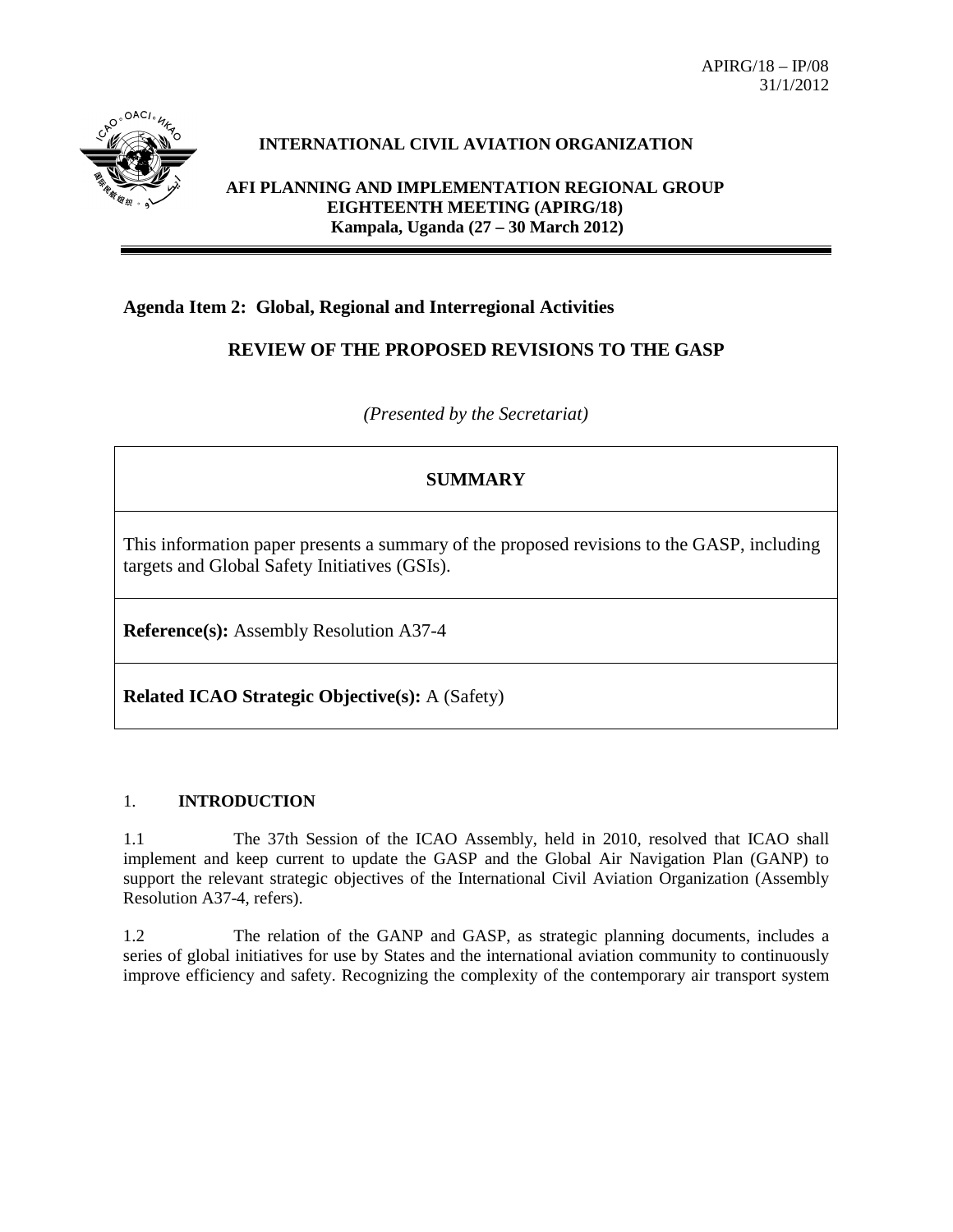and the corresponding need for a strategy that is global both geographically and in a multi-disciplinary context, the GANP and GASP facilitate coordination of activities undertaken by all stakeholders.

1.3 In view of the latest developments in safety management practices, it has become necessary to update the GASP accepted by the Council in July 2007. The proposed edition provides a proactive strategy to improve aviation safety through incorporation of the latest developments related to safety management practices, providing a multi-disciplinary and, risk-based approach to achieve continuous improvement in global safety performance.

## **2. DISCUSSION**

2.1 The purpose of the GASP is to provide a strategic framework for the aviation community to continuously improve aviation safety. It is designed to leverage the benefits of cooperation among aviation stakeholders; therefore being applicable to ICAO, its Member States, international and regional organizations, as well as product and service providers involved in the continuous enhancement of aviation safety performance. This enhancement is proposed to be achieved by reducing the level of risk in the international air transport system that can result in the loss of life, serious injury or property damage.

2.2 The proposed GASP includes global safety targets (a general target and 4 supporting targets) that serve as high-level indicators used to measure success in attaining the overall GASP goal. The general target is to reduce the number of accidents and related fatalities worldwide irrespective of the volume of traffic. The following supporting targets aim to address the areas of highest safety risk that are known to be present.

- a) Significantly reduce the rate of runway safety related accidents and serious incidents;
- b) Significantly reduce the rate of loss of control in-flight related accidents and serious incidents;
- c) Significantly reduce the rate of accidents and serious incidents associated with system component failures; and
- d) Continue to lower the rate of controlled flight into terrain (CFIT) related accidents and serious incidents.

2.3 To achieve the enhancement of aviation safety performance and meeting the global safety targets, the revised GASP proposes the following GSIs, which comprise a high-level strategy designed to assist the international community in its implementation.

GSI 1 – Improving standardization and harmonization

GSI 2 – Establishment and management of State safety oversight systems

GSI 3 – Access to sufficient numbers of qualified personnel for States and industry